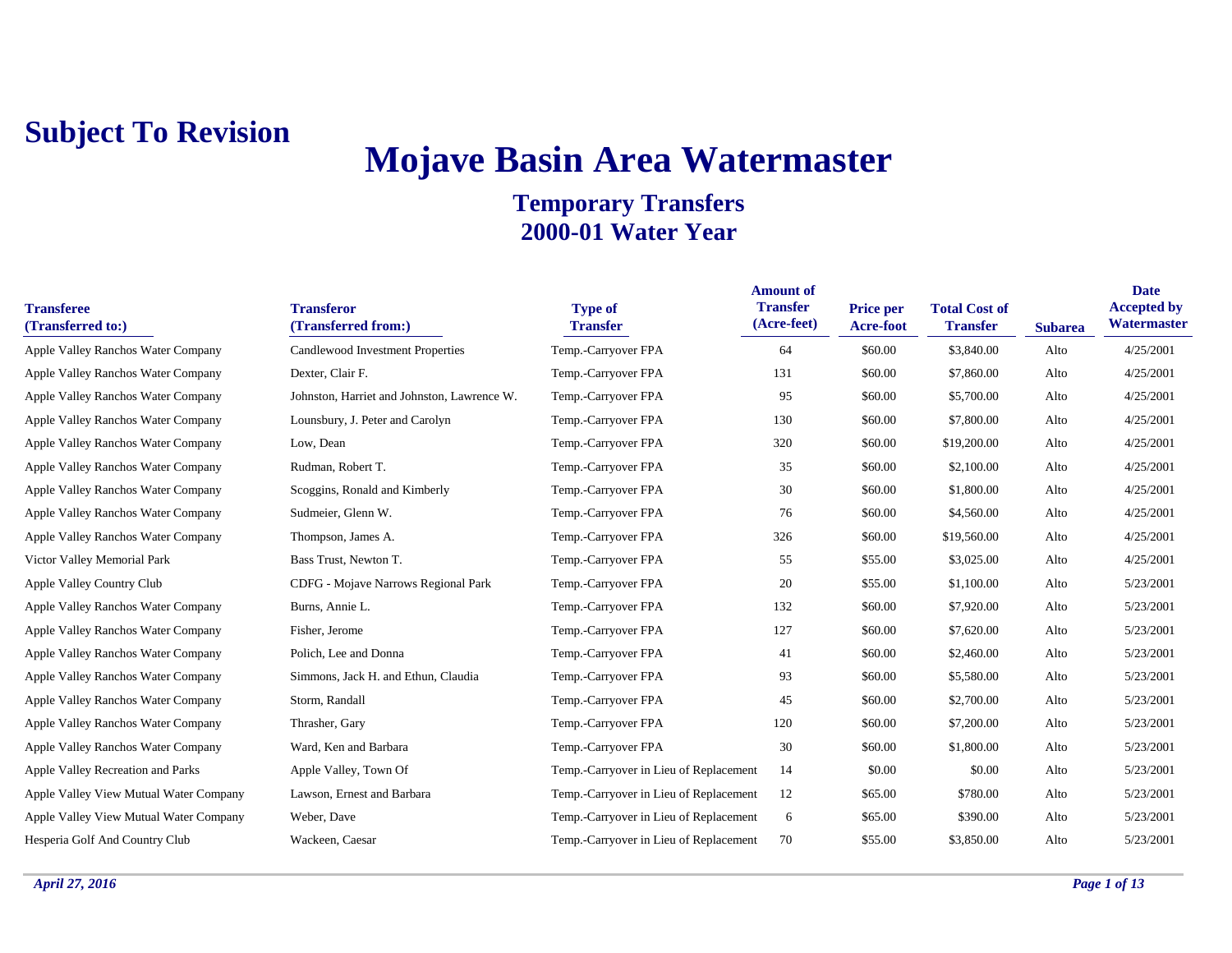# **Mojave Basin Area Watermaster**

| <b>Transferee</b><br>(Transferred to:) | <b>Transferor</b><br>(Transferred from:)   | <b>Type of</b><br><b>Transfer</b>            | <b>Amount of</b><br><b>Transfer</b><br>(Acre-feet) | <b>Price per</b><br>Acre-foot | <b>Total Cost of</b><br><b>Transfer</b> | <b>Subarea</b> | <b>Date</b><br><b>Accepted by</b><br>Watermaster |
|----------------------------------------|--------------------------------------------|----------------------------------------------|----------------------------------------------------|-------------------------------|-----------------------------------------|----------------|--------------------------------------------------|
| Hesperia Water District                | Abbond, Edward and Grace                   | Temp.-Carryover in Lieu of Replacement       | 18                                                 | \$55.00                       | \$990.00                                | Alto           | 5/23/2001                                        |
| Hesperia Water District                | Abbond, Edward and Grace                   | Temp.-Carryover FPA                          | $\overline{2}$                                     | \$35.00                       | \$70.00                                 | Alto           | 5/23/2001                                        |
| Hesperia Water District                | Abbott, Leonard C.                         | Temp.-Carryover FPA                          | 66                                                 | \$35.00                       | \$2,310.00                              | Alto           | 5/23/2001                                        |
| Hesperia Water District                | Adelanto, City Of                          | Temp.-Carryover FPA                          | 953                                                | \$36.73                       | \$35,000.00                             | Alto           | 5/23/2001                                        |
| Hesperia Water District                | Cunningham, William E. and Gloria M.       | Temp.-Carryover in Lieu of Replacement       | 4                                                  | \$55.00                       | \$220.00                                | Alto           | 5/23/2001                                        |
| Hesperia Water District                | Holway, C. Robert                          | Temp.-Carryover in Lieu of Replacement       | 71                                                 | \$55.00                       | \$3,905.00                              | Alto           | 5/23/2001                                        |
| Hesperia Water District                | LHC Alligator, LLC                         | Temp.-Carryover in Lieu of Replacement       | 858                                                | \$55.00                       | \$47,190.00                             | Alto           | 5/23/2001                                        |
| Hesperia Water District                | Rancho Las Flores Ltd. Partnership         | Temp.-Carryover in Lieu of Replacement 4,357 |                                                    | \$45.00                       | \$196,065.00                            | Alto           | 5/23/2001                                        |
| Hesperia Water District                | Rim Properties, A General Partnership      | Temp.-Carryover FPA                          | 8                                                  | \$35.00                       | \$280.00                                | Alto           | 5/23/2001                                        |
| Hesperia Water District                | San Filippo, Joseph and Shelley            | Temp.-Carryover in Lieu of Replacement       | 8                                                  | \$55.00                       | \$440.00                                | Alto           | 5/23/2001                                        |
| Hesperia Water District                | Summit Valley Ranch                        | Temp.-Carryover in Lieu of Replacement       | 304                                                | \$55.00                       | \$16,720.00                             | Alto           | 5/23/2001                                        |
| Hesperia Water District                | Thompson, Rodger                           | Temp.-Carryover in Lieu of Replacement       | 25                                                 | \$55.00                       | \$1,375.00                              | Alto           | 5/23/2001                                        |
| Hesperia Water District                | Vail, Joseph B. and Paula E.               | Temp.-Carryover in Lieu of Replacement       | 99                                                 | \$55.00                       | \$5,445.00                              | Alto           | 5/23/2001                                        |
| Hesperia Water District                | West, Carolyn and Smith, Richard           | Temp.-Carryover in Lieu of Replacement       | 20                                                 | \$55.00                       | \$1,100.00                              | Alto           | 5/23/2001                                        |
| Hesperia Water District                | <b>Wyatt Family Trust</b>                  | Temp.-Carryover in Lieu of Replacement       | 56                                                 | \$55.00                       | \$3,080.00                              | Alto           | 5/23/2001                                        |
| Mojave Water Agency                    | Apple Valley Development                   | Carryover-FPA Purchase Program               | $\overline{4}$                                     | \$36.00                       | \$144.00                                | Alto           | 5/23/2001                                        |
| Mojave Water Agency                    | Thompson, Rodger                           | FPA-FPA Purchase Program                     | 4                                                  | \$36.00                       | \$144.00                                | Alto           | 5/23/2001                                        |
| Perry, Thomas A.                       | Weber, Dave                                | Temp.-Carryover in Lieu of Replacement       | $\overline{c}$                                     | \$65.00                       | \$130.00                                | Alto           | 5/23/2001                                        |
| San Bernardino County Service Area 64  | Lake Arrowhead Community Services District | Temp.-Carryover in Lieu of Replacement       | 420                                                | \$50.00                       | \$21,000.00                             | Alto           | 5/23/2001                                        |
| San Bernardino County Service Area 64  | San Bernardino County Service Area 42      | Temp.-Carryover in Lieu of Replacement       | 220                                                | \$50.00                       | \$11,000.00                             | Alto           | 5/23/2001                                        |
| San Bernardino County Service Area 70C | Apple Valley Country Club                  | Temp.-Carryover in Lieu of Replacement       | 137                                                | \$55.00                       | \$7,535.00                              | Alto           | 5/23/2001                                        |
| San Bernardino County Service Area 70C | Lake Arrowhead Community Services District | Temp.-Carryover in Lieu of Replacement       | 105                                                | \$50.00                       | \$5,250.00                              | Alto           | 5/23/2001                                        |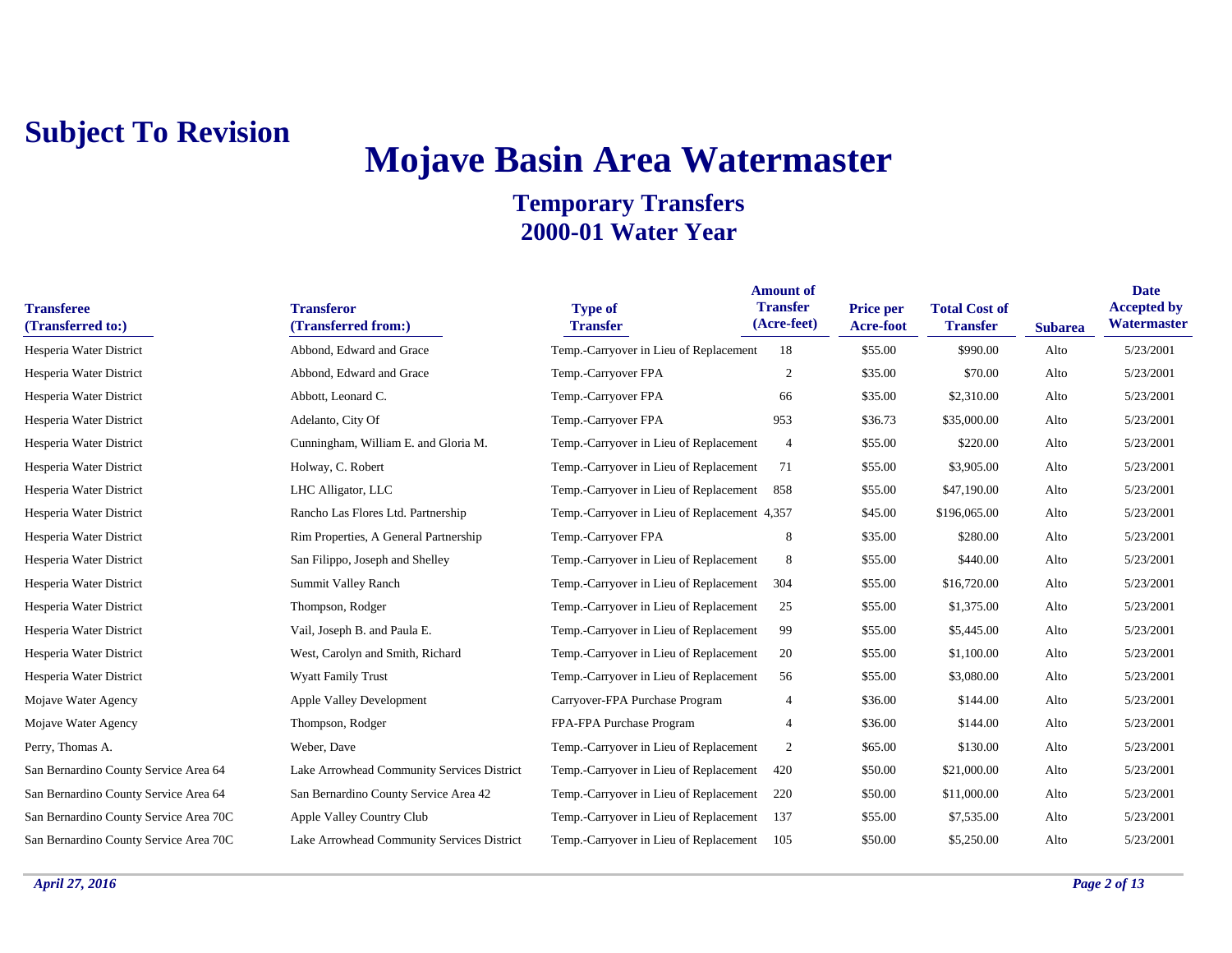## **Mojave Basin Area Watermaster**

| <b>Transferee</b><br>(Transferred to:)   | <b>Transferor</b><br>(Transferred from:) | <b>Type of</b><br><b>Transfer</b>      | <b>Amount of</b><br><b>Transfer</b><br>(Acre-feet) | <b>Price per</b><br><b>Acre-foot</b> | <b>Total Cost of</b><br><b>Transfer</b> | <b>Subarea</b> | <b>Date</b><br><b>Accepted by</b><br>Watermaster |
|------------------------------------------|------------------------------------------|----------------------------------------|----------------------------------------------------|--------------------------------------|-----------------------------------------|----------------|--------------------------------------------------|
| San Bernardino County Service Area 70J   | Apple Valley Country Club                | Temp.-Carryover in Lieu of Replacement | 218                                                | \$55.00                              | \$11,990.00                             | Alto           | 5/23/2001                                        |
| San Bernardino County Service Area 70J   | Western Water Company                    | Temp.-Carryover in Lieu of Replacement | 646                                                | \$55.00                              | \$35,530.00                             | Alto           | 5/23/2001                                        |
| San Bernardino County Service Area 70L   | Dolch, Robert and Judy                   | Temp.-Carryover in Lieu of Replacement | 124                                                | \$55.00                              | \$6,820.00                              | Alto           | 5/23/2001                                        |
| San Bernardino County Service Area 70L   | Kemper Campbell Ranch                    | Temp.-Carryover in Lieu of Replacement | 71                                                 | \$55.00                              | \$3,905.00                              | Alto           | 5/23/2001                                        |
| San Bernardino County Service Area 70L   | Wackeen, Caesar                          | Temp.-Carryover in Lieu of Replacement | 101                                                | \$55.00                              | \$5,555.00                              | Alto           | 5/23/2001                                        |
| <b>Silver Lakes Association</b>          | Bass Trust, Newton T.                    | Temp.-Carryover FPA                    | 297                                                | \$55.00                              | \$16,335.00                             | Alto           | 5/23/2001                                        |
| <b>Silver Lakes Association</b>          | Dolch, Robert and Judy                   | Temp.-Carryover FPA                    | 115                                                | \$55.00                              | \$6,325.00                              | Alto           | 5/23/2001                                        |
| <b>Silver Lakes Association</b>          | <b>Thomas Farms</b>                      | Temp.-Carryover FPA                    | 188                                                | \$55.00                              | \$10,340.00                             | Alto           | 5/23/2001                                        |
| Southdown California Cement, L.L.C.      | Agcon, Inc.                              | Temp.-Carryover in Lieu of Replacement | 41                                                 | \$55.00                              | \$2,255.00                              | Alto           | 5/23/2001                                        |
| Southdown California Cement, L.L.C.      | Agcon, Inc.                              | Temp.-Carryover FPA                    | 88                                                 | \$55.00                              | \$4,840.00                              | Alto           | 5/23/2001                                        |
| Southdown California Cement, L.L.C.      | CalMat Company                           | Temp.-Carryover in Lieu of Replacement | 476                                                | \$57.50                              | \$27,370.00                             | Alto           | 5/23/2001                                        |
| Southdown California Cement, L.L.C.      | Hi-Grade Materials Company               | Temp.-Carryover FPA                    | 98                                                 | \$55.00                              | \$5,390.00                              | Alto           | 5/23/2001                                        |
| Southern California Water Company        | Bass Trust, Newton T.                    | Temp.-Carryover in Lieu of Replacement | 29                                                 | \$55.00                              | \$1,595.00                              | Alto           | 5/23/2001                                        |
| Southern California Water Company        | CDFG - Mojave Narrows Regional Park      | Temp.-Carryover in Lieu of Replacement | 171                                                | \$0.00                               | \$0.00                                  | Alto           | 5/23/2001                                        |
| Thunderbird County Water District        | Bastianon, Remo E.                       | Temp.-Carryover in Lieu of Replacement | 16                                                 | \$65.00                              | \$1,040.00                              | Alto           | 5/23/2001                                        |
| Victor Valley Community College District | Wackeen, Caesar                          | Temp.-Carryover in Lieu of Replacement | 309                                                | \$55.00                              | \$16,995.00                             | Alto           | 5/23/2001                                        |
| Apple Valley Ranchos Water Company       | <b>Apple Valley Development</b>          | Temp.-Carryover FPA                    | 292                                                | \$60.00                              | \$17,520.00                             | Alto           | 7/25/2001                                        |
| Apple Valley Ranchos Water Company       | Ben Hinkle Real Estate, Inc.             | Temp.-Carryover FPA                    | 55                                                 | \$60.00                              | \$3,300.00                              | Alto           | 7/25/2001                                        |
| Apple Valley Ranchos Water Company       | Boyce Living Trust, Willa M.             | Temp.-Carryover FPA                    | 11                                                 | \$60.00                              | \$660.00                                | Alto           | 7/25/2001                                        |
| Apple Valley Ranchos Water Company       | Brown, Bobby G. and Valeria R.           | Temp.-Carryover FPA                    | 26                                                 | \$60.00                              | \$1,560.00                              | Alto           | 7/25/2001                                        |
| Apple Valley Ranchos Water Company       | Dexter, J. P.                            | Temp.-Carryover FPA                    | 6                                                  | \$60.00                              | \$360.00                                | Alto           | 7/25/2001                                        |
| Apple Valley Ranchos Water Company       | Fischer, Elmer G. and Beverly C.         | Temp.-FPA                              | 27                                                 | \$60.00                              | \$1,620.00                              | Alto           | 7/25/2001                                        |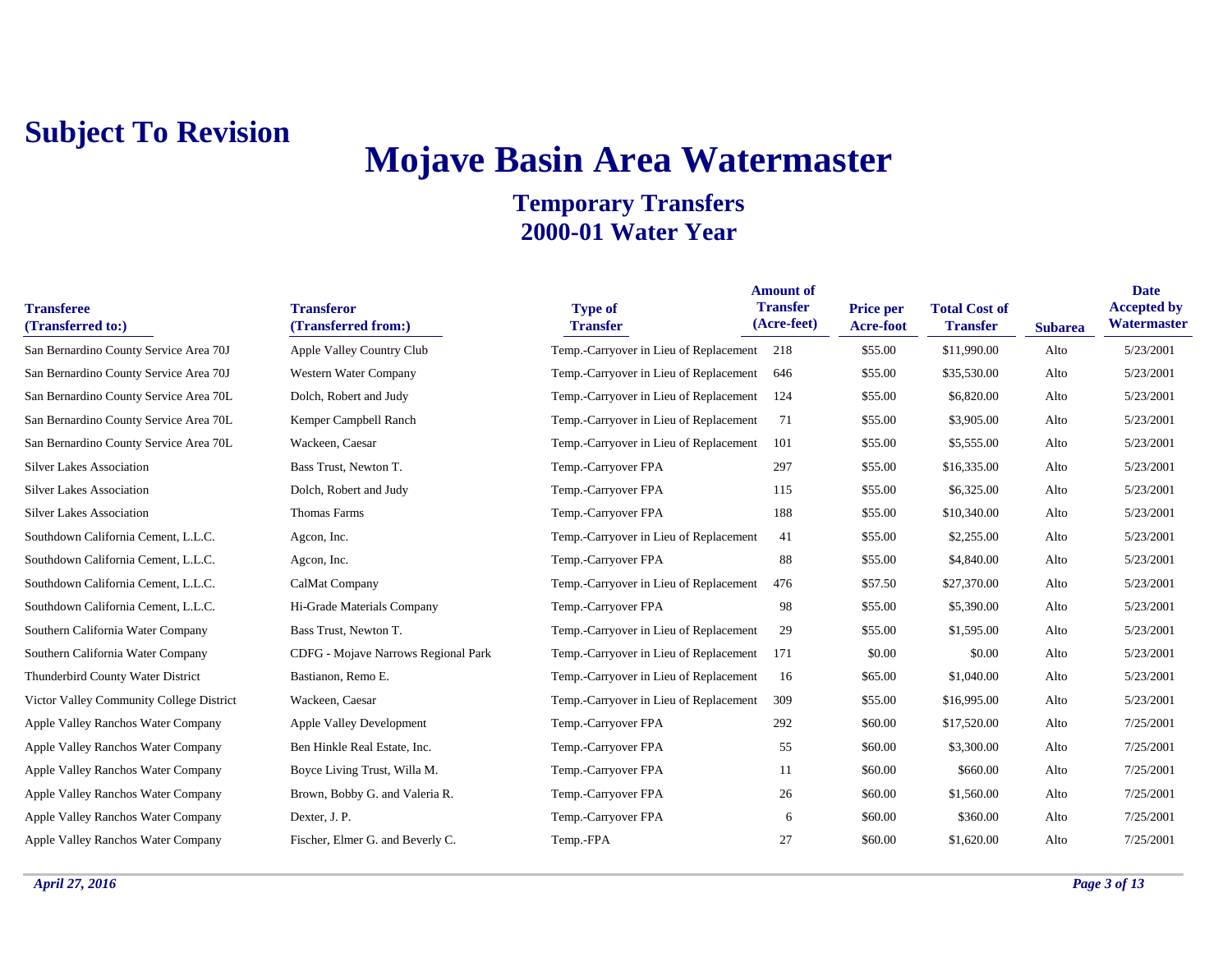## **Mojave Basin Area Watermaster**

| <b>Transferee</b><br>(Transferred to:) | <b>Transferor</b><br>(Transferred from:) | <b>Type of</b><br><b>Transfer</b> | <b>Amount of</b><br><b>Transfer</b><br>(Acre-feet) | <b>Price per</b><br>Acre-foot | <b>Total Cost of</b><br><b>Transfer</b> | <b>Subarea</b> | <b>Date</b><br><b>Accepted by</b><br>Watermaster |
|----------------------------------------|------------------------------------------|-----------------------------------|----------------------------------------------------|-------------------------------|-----------------------------------------|----------------|--------------------------------------------------|
| Apple Valley Ranchos Water Company     | Fischer, Elmer G. and Beverly C.         | Temp.-Carryover FPA               | 29                                                 | \$60.00                       | \$1,740.00                              | Alto           | 7/25/2001                                        |
| Apple Valley Ranchos Water Company     | Fisher, Dolores, Dr.                     | Temp.-Carryover FPA               | 39                                                 | \$60.00                       | \$2,340.00                              | Alto           | 7/25/2001                                        |
| Apple Valley Ranchos Water Company     | McCall, Rex                              | Temp.-Carryover FPA               | 36                                                 | \$60.00                       | \$2,160.00                              | Alto           | 7/25/2001                                        |
| Apple Valley Ranchos Water Company     | Nunn, Donald and Pearl                   | Temp.-Carryover FPA               | 44                                                 | \$60.00                       | \$2,640.00                              | Alto           | 7/25/2001                                        |
| Apple Valley Ranchos Water Company     | Parker Revocable Trust, D. E. and G. J.  | Temp.-Carryover FPA               | 10                                                 | \$60.00                       | \$600.00                                | Alto           | 7/25/2001                                        |
| Apple Valley Ranchos Water Company     | Pettis Family Trust                      | Temp.-Carryover FPA               | 58                                                 | \$60.00                       | \$3,480.00                              | Alto           | 7/25/2001                                        |
| Apple Valley Ranchos Water Company     | Trekell, Brian                           | Temp.-Carryover FPA               | 71                                                 | \$60.00                       | \$4,260.00                              | Alto           | 7/25/2001                                        |
| Apple Valley Ranchos Water Company     | Vogler, et al.                           | Temp.-Carryover FPA               | 48                                                 | \$60.00                       | \$2,880.00                              | Alto           | 7/25/2001                                        |
| Apple Valley Ranchos Water Company     | West, Howard and Suzy                    | Temp.-Carryover FPA               | 58                                                 | \$60.00                       | \$3,480.00                              | Alto           | 7/25/2001                                        |
| Hesperia Water District                | Cramer, Margaret Muir                    | Temp.-Carryover FPA               | 224                                                | \$55.50                       | \$12,432.00                             | Alto           | 7/25/2001                                        |
| Hesperia Water District                | Dolch, Robert and Judy                   | Temp.-Carryover FPA               | 15                                                 | \$55.00                       | \$825.00                                | Alto           | 7/25/2001                                        |
| Hesperia Water District                | Dombrowski, Michael W. and Susan M.      | Temp.-Carryover FPA               | 16                                                 | \$55.00                       | \$880.00                                | Alto           | 7/25/2001                                        |
| Hesperia Water District                | <b>Green Acres Estates</b>               | Temp.-Carryover FPA               | 20                                                 | \$55.00                       | \$1,100.00                              | Alto           | 7/25/2001                                        |
| Hesperia Water District                | Hainje, Kenneth Edward                   | Temp.-Carryover FPA               | 4                                                  | \$55.00                       | \$220.00                                | Alto           | 7/25/2001                                        |
| Hesperia Water District                | Hainje, Kenneth Edward                   | Temp.-FPA                         | 3                                                  | \$55.00                       | \$165.00                                | Alto           | 7/25/2001                                        |
| Hesperia Water District                | Holliday, Fredrick                       | Temp.-Carryover FPA               | 41                                                 | \$55.00                       | \$2,255.00                              | Alto           | 7/25/2001                                        |
| Hesperia Water District                | <b>HP Development Company</b>            | Temp.-Carryover FPA               | 12                                                 | \$55.00                       | \$660.00                                | Alto           | 7/25/2001                                        |
| Hesperia Water District                | Hrubik, Thomas A.                        | Temp.-Carryover FPA               | 7                                                  | \$55.00                       | \$385.00                                | Alto           | 7/25/2001                                        |
| Hesperia Water District                | Keel, Al J. and Barbara                  | Temp.-Carryover FPA               | 24                                                 | \$55.00                       | \$1,320.00                              | Alto           | 7/25/2001                                        |
| Hesperia Water District                | LHC Alligator, LLC                       | Temp.-Carryover FPA               | 497                                                | \$50.00                       | \$24,850.00                             | Alto           | 7/25/2001                                        |
| Hesperia Water District                | Pearl, Alice                             | Temp.-Carryover FPA               | 118                                                | \$55.00                       | \$6,490.00                              | Alto           | 7/25/2001                                        |
| Hesperia Water District                | Pittman, Leroy W.                        | Temp.-Carryover FPA               | 118                                                | \$55.00                       | \$6,490.00                              | Alto           | 7/25/2001                                        |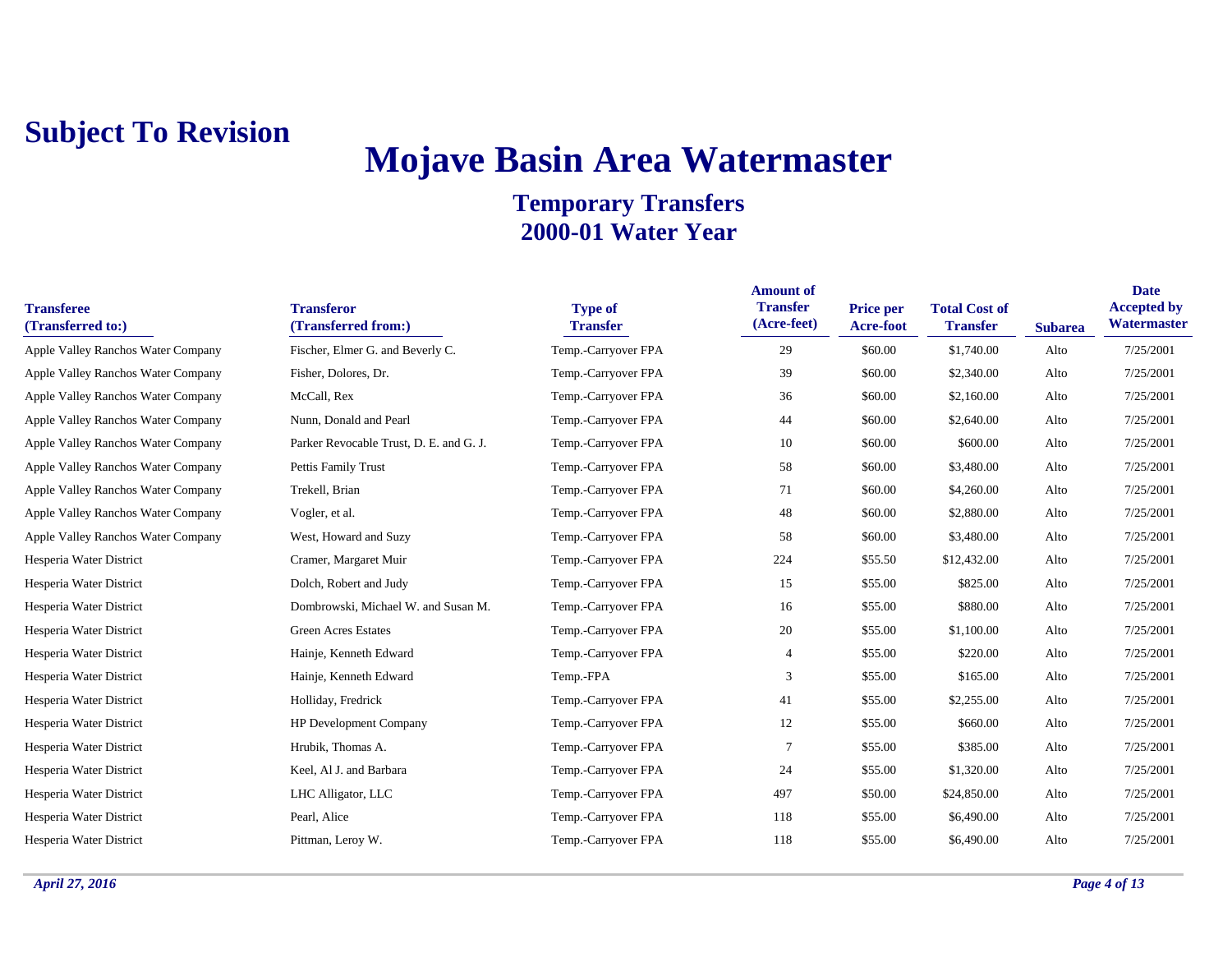## **Mojave Basin Area Watermaster**

| <b>Transferee</b><br>(Transferred to:) | <b>Transferor</b><br>(Transferred from:) | <b>Type of</b><br><b>Transfer</b> | <b>Amount of</b><br><b>Transfer</b><br>(Acre-feet) | <b>Price per</b><br><b>Acre-foot</b> | <b>Total Cost of</b><br><b>Transfer</b> | <b>Subarea</b> | <b>Date</b><br><b>Accepted by</b><br>Watermaster |
|----------------------------------------|------------------------------------------|-----------------------------------|----------------------------------------------------|--------------------------------------|-----------------------------------------|----------------|--------------------------------------------------|
| Hesperia Water District                | Rogers, Roy - Oro Grande Ranch           | Temp.-Carryover FPA               | 92                                                 | \$55.00                              | \$5,060.00                              | Alto           | 7/25/2001                                        |
| Hesperia Water District                | Rogers, Roy - Oro Grande Ranch           | Temp.-FPA                         | 85                                                 | \$55.00                              | \$4,675.00                              | Alto           | 7/25/2001                                        |
| Hesperia Water District                | Rue Ranch                                | Temp.-Carryover FPA               | 24                                                 | \$55.00                              | \$1,320.00                              | Alto           | 7/25/2001                                        |
| Hesperia Water District                | Wakula, John and Helen                   | Temp.-Carryover FPA               | 152                                                | \$55.00                              | \$8,360.00                              | Alto           | 7/25/2001                                        |
| Hesperia Water District                | Western Water Company                    | Temp.-Carryover FPA               | 1,741                                              | \$55.00                              | \$95,755.00                             | Alto           | 7/25/2001                                        |
| Apple Valley Ranchos Water Company     | Apple Valley, Town Of                    | Temp.-Carryover FPA               | 225                                                | \$60.00                              | \$13,500.00                             | Alto           | 9/26/2001                                        |
| Apple Valley Ranchos Water Company     | Apple Valley, Town Of                    | Temp.-FPA                         | 14                                                 | \$60.00                              | \$840.00                                | Alto           | 9/26/2001                                        |
| Apple Valley Ranchos Water Company     | Bastianon, Remo E.                       | Temp.-Carryover FPA               | 36                                                 | \$60.00                              | \$2,160.00                              | Alto           | 9/26/2001                                        |
| Apple Valley Ranchos Water Company     | Bastianon, Remo E.                       | Temp.-FPA                         | 16                                                 | \$60.00                              | \$960.00                                | Alto           | 9/26/2001                                        |
| Apple Valley Ranchos Water Company     | Sanford, Wilbur Clarence                 | Temp.-Carryover FPA               | 8                                                  | \$60.00                              | \$480.00                                | Alto           | 9/26/2001                                        |
| Apple Valley Ranchos Water Company     | Van Leeuwen Family Trust                 | Temp.-Carryover FPA               | 70                                                 | \$60.00                              | \$4,200.00                              | Alto           | 9/26/2001                                        |
| Hesperia Water District                | Abbond, Edward and Grace                 | Temp.-FPA                         | 20                                                 | \$55.00                              | \$1,100.00                              | Alto           | 9/26/2001                                        |
| Hesperia Water District                | Hamilton, Doug and Cheryl                | Temp.-Carryover FPA               | 6                                                  | \$55.00                              | \$330.00                                | Alto           | 9/26/2001                                        |
| Hesperia Water District                | Lenhert, Ronald and Toni                 | Temp.-Carryover FPA               | 30                                                 | \$55.00                              | \$1,650.00                              | Alto           | 9/26/2001                                        |
|                                        |                                          | Alto Subtotal (102)               | 17,129                                             |                                      | \$879,585.00                            |                |                                                  |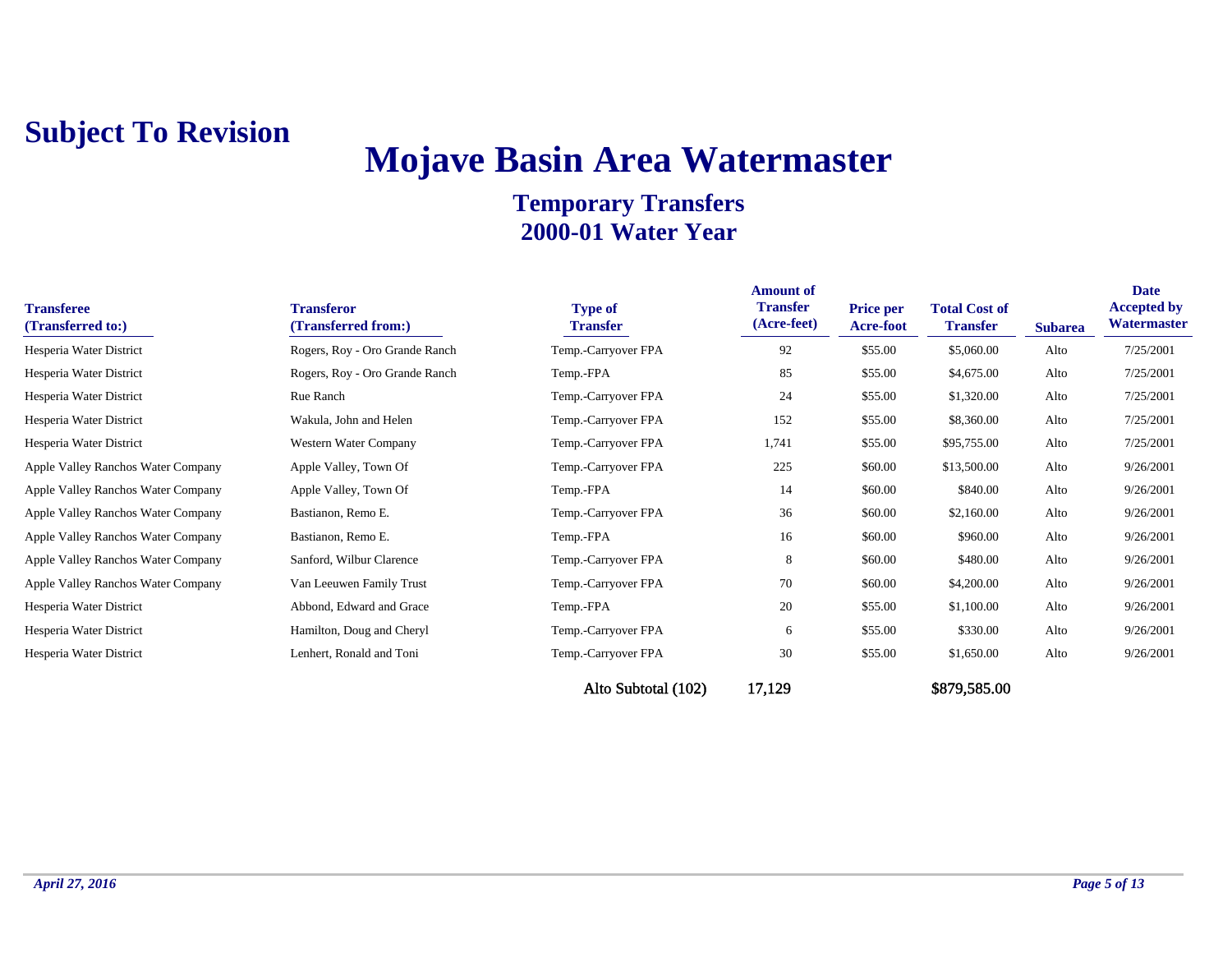# **Mojave Basin Area Watermaster**

| <b>Transferee</b><br>(Transferred to:)     | <b>Transferor</b><br>(Transferred from:) | <b>Type of</b><br><b>Transfer</b>      | <b>Amount of</b><br><b>Transfer</b><br>(Acre-feet) | <b>Price per</b><br>Acre-foot | <b>Total Cost of</b><br><b>Transfer</b> | <b>Subarea</b> | <b>Date</b><br><b>Accepted by</b><br>Watermaster |
|--------------------------------------------|------------------------------------------|----------------------------------------|----------------------------------------------------|-------------------------------|-----------------------------------------|----------------|--------------------------------------------------|
| <b>Daggett Community Services District</b> | Western Horizon Associates, Inc.         | Temp.-FPA                              | 100                                                | \$25.00                       | \$2,500.00                              | Baja           | 4/25/2001                                        |
| Lake Wainani Owners Association            | Western Horizon Associates, Inc.         | Temp.-Carryover FPA                    | 50                                                 | \$30.00                       | \$1,500.00                              | Baja           | 4/25/2001                                        |
| Sunray Energy, Inc.                        | Southern California Edison Company       | Temp.-Carryover FPA                    | 3,600                                              | \$2.50                        | \$9,000.00                              | Baja           | 4/25/2001                                        |
| Western Horizon Associates, Inc.           | Cho Brothers Ranch                       | Temp.-Carryover FPA                    | 500                                                | \$25.00                       | \$12,500.00                             | Baja           | 4/25/2001                                        |
| Calico Lakes Homeowners Association        | Martin, Michael D. and Arlene D.         | Temp.-Carryover in Lieu of Replacement | 47                                                 |                               | \$1.00                                  | Baja           | 5/23/2001                                        |
| Calico Lakes Homeowners Association        | Western Horizon Associates, Inc.         | Temp.-Carryover in Lieu of Replacement | 27                                                 | \$25.00                       | \$675.00                                | Baja           | 5/23/2001                                        |
| Cheyenne Lake, Inc.                        | Western Horizon Associates, Inc.         | Temp.-Carryover in Lieu of Replacement | 125                                                | \$25.00                       | \$3,125.00                              | Baja           | 5/23/2001                                        |
| Conner, William H.                         | Hilarides, Frank                         | Temp.-Carryover in Lieu of Replacement | $\overline{4}$                                     | \$25.00                       | \$100.00                                | Baja           | 5/23/2001                                        |
| Conner, William H.                         | Hilarides, Frank                         | Temp.-Carryover FPA                    | 40                                                 | \$25.00                       | \$1,000.00                              | Baja           | 5/23/2001                                        |
| Felix, Alan E. and Carol L.                | Western Horizon Associates, Inc.         | Temp.-Carryover FPA                    | 10                                                 | \$25.00                       | \$250.00                                | Baja           | 5/23/2001                                        |
| First CPA LLC                              | Western Horizon Associates, Inc.         | Temp.-Carryover in Lieu of Replacement | 13                                                 | \$25.00                       | \$325.00                                | Baja           | 5/23/2001                                        |
| Hanson Aggregates WRP, Inc.                | Parker, George R.                        | Temp.-Carryover in Lieu of Replacement | 32                                                 | \$25.00                       | \$800.00                                | Baja           | 5/23/2001                                        |
| Lake Jodie Property Owners Association     | Murphy, Jean                             | Temp.-Carryover FPA                    | 20                                                 | \$25.00                       | \$500.00                                | Baja           | 5/23/2001                                        |
| Lake Wainani Owners Association            | Western Horizon Associates, Inc.         | Temp.-Carryover FPA                    | 50                                                 | \$25.00                       | \$1,250.00                              | Baja           | 5/23/2001                                        |
| Lake Wainani Owners Association            | Western Horizon Associates, Inc.         | Temp.-Carryover FPA                    | 20                                                 | \$25.00                       | \$500.00                                | Baja           | 5/23/2001                                        |
| Mojave Water Agency                        | Barak, Richard                           | Carryover-FPA Purchase Program         | 5                                                  | \$36.00                       | \$180.00                                | Baja           | 5/23/2001                                        |
| Mojave Water Agency                        | Cho Brothers Ranch                       | Carryover-FPA Purchase Program         | $\overline{4}$                                     | \$36.00                       | \$144.00                                | Baja           | 5/23/2001                                        |
| Mojave Water Agency                        | Dick Van Dam Dairy                       | Carryover-FPA Purchase Program         | 210                                                | \$36.00                       | \$7,560.00                              | Baja           | 5/23/2001                                        |
| Mojave Water Agency                        | Hilarides, Frank                         | Carryover-FPA Purchase Program         | 21                                                 | \$36.00                       | \$756.00                                | Baja           | 5/23/2001                                        |
| Mojave Water Agency                        | Hutchison, William O.                    | Carryover-FPA Purchase Program         | 43                                                 | \$36.00                       | \$1,548.00                              | Baja           | 5/23/2001                                        |
| Mojave Water Agency                        | Johnson, James R. and Ellen              | Carryover-FPA Purchase Program         | $\overline{7}$                                     | \$36.00                       | \$252.00                                | Baja           | 5/23/2001                                        |
| Mojave Water Agency                        | Kasner, Robert                           | Carryover-FPA Purchase Program         | 248                                                | \$36.00                       | \$8,928.00                              | Baia           | 5/23/2001                                        |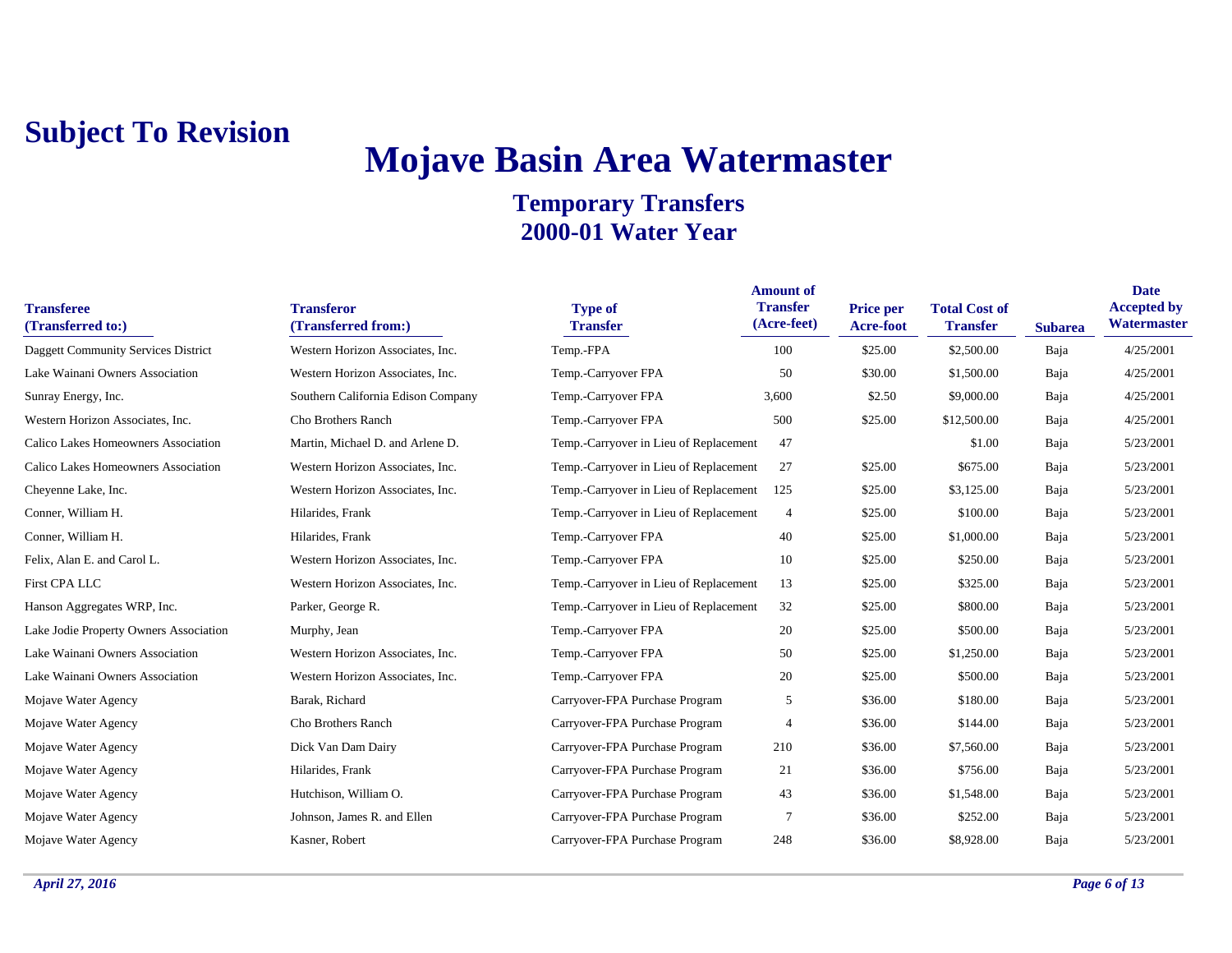## **Mojave Basin Area Watermaster**

| <b>Transferee</b><br>(Transferred to:)    | <b>Transferor</b><br>(Transferred from:) | <b>Type of</b><br><b>Transfer</b>      | <b>Amount of</b><br><b>Transfer</b><br>(Acre-feet) | <b>Price per</b><br>Acre-foot | <b>Total Cost of</b><br><b>Transfer</b> | <b>Subarea</b> | <b>Date</b><br><b>Accepted by</b><br>Watermaster |
|-------------------------------------------|------------------------------------------|----------------------------------------|----------------------------------------------------|-------------------------------|-----------------------------------------|----------------|--------------------------------------------------|
| Mojave Water Agency                       | Perko, Bert K.                           | Carryover-FPA Purchase Program         | 3                                                  | \$36.00                       | \$108.00                                | Baja           | 5/23/2001                                        |
| Mojave Water Agency                       | Reeves, Richard                          | Carryover-FPA Purchase Program         | 9                                                  | \$36.00                       | \$324.00                                | Baja           | 5/23/2001                                        |
| Mojave Water Agency                       | Rossi, James L. and Naomi I.             | Carryover-FPA Purchase Program         | 28                                                 | \$36.00                       | \$1,008.00                              | Baja           | 5/23/2001                                        |
| Mojave Water Agency                       | Southern California Edison Company       | FPA-FPA Purchase Program               | 17                                                 | \$36.00                       | \$612.00                                | Baja           | 5/23/2001                                        |
| Mojave Water Agency                       | The 160 Newberry Ranch California, Ltd.  | Carryover-FPA Purchase Program         | 34                                                 | \$36.00                       | \$1,224.00                              | Baja           | 5/23/2001                                        |
| Mojave Water Agency                       | Van Diest, Cornelius                     | Carryover-FPA Purchase Program         | 23                                                 | \$36.00                       | \$828.00                                | Baja           | 5/23/2001                                        |
| Mojave Water Agency                       | Western Horizon Associates, Inc.         | Carryover-FPA Purchase Program         | 6                                                  | \$36.00                       | \$216.00                                | Baja           | 5/23/2001                                        |
| O. F. D. L., Inc.                         | Western Horizon Associates, Inc.         | Temp.-Carryover in Lieu of Replacement | 73                                                 | \$25.00                       | \$1,825.00                              | Baja           | 5/23/2001                                        |
| Randolph, Joan E.                         | Parker, George R.                        | Temp.-Carryover in Lieu of Replacement | 11                                                 | \$25.00                       | \$275.00                                | Baja           | 5/23/2001                                        |
| St. Antony Coptic Orthodox Monastery      | Western Horizon Associates, Inc.         | Temp.-Carryover in Lieu of Replacement | 107                                                | \$25.00                       | \$2,675.00                              | Baja           | 5/23/2001                                        |
| Sundown Lakes, Inc.                       | Western Horizon Associates, Inc.         | Temp.-Carryover in Lieu of Replacement | 66                                                 | \$25.00                       | \$1,650.00                              | Baja           | 5/23/2001                                        |
| Wet Set, Inc.                             | Smith, William E. and Patricia A.        | Temp.-Carryover in Lieu of Replacement | 16                                                 | \$50.00                       | \$800.00                                | Baja           | 5/23/2001                                        |
| Wet Set, Inc.                             | Western Horizon Associates, Inc.         | Temp.-Carryover in Lieu of Replacement | 13                                                 | \$25.00                       | \$325.00                                | Baja           | 5/23/2001                                        |
| WLSR, Inc.                                | Western Horizon Associates, Inc.         | Temp.-Carryover in Lieu of Replacement | 52                                                 | \$25.00                       | \$1,300.00                              | Baja           | 5/23/2001                                        |
| Lake Jodie Property Owners Association    | Southern California Edison Company       | Temp.-FPA                              | 100                                                | \$25.00                       | \$2,500.00                              | Baja           | 7/25/2001                                        |
| Alta Power Generation L.L.C.              | Sunray Energy, Inc.                      | Temp.-Carryover FPA                    | 1,525                                              | \$0.00                        | \$0.00                                  | Baja           | 9/26/2001                                        |
| Crystal Lakes Property Owners Association | Kasner, Robert                           | Temp.-Carryover FPA                    | 600                                                | \$30.00                       | \$18,000.00                             | Baja           | 9/26/2001                                        |
| Daggett Community Services District       | Haigh, Whilldyn and Margaret             | Temp.-FPA                              | 26                                                 | \$25.00                       | \$650.00                                | Baja           | 9/26/2001                                        |
| De Jong Family Trust                      | Kim, Joon Ho                             | Temp.-FPA                              | 350                                                | \$0.00                        | \$0.00                                  | Baja           | 9/26/2001                                        |
| Docimo, Allen and Kathryn                 | Docimo, Donald P. and Patricia J.        | Temp.-FPA                              | 19                                                 | \$1.00                        | \$19.00                                 | Baja           | 9/26/2001                                        |
| Docimo, Allen and Kathryn                 | Docimo, Donald P. and Patricia J.        | Temp.-Carryover FPA                    | 19                                                 | \$1.00                        | \$19.00                                 | Baja           | 9/26/2001                                        |
| Kasner, Robert                            | Hilarides, Frank                         | Temp.-Carryover FPA                    | 903                                                | \$4.00                        | \$3,612.00                              | Baja           | 9/26/2001                                        |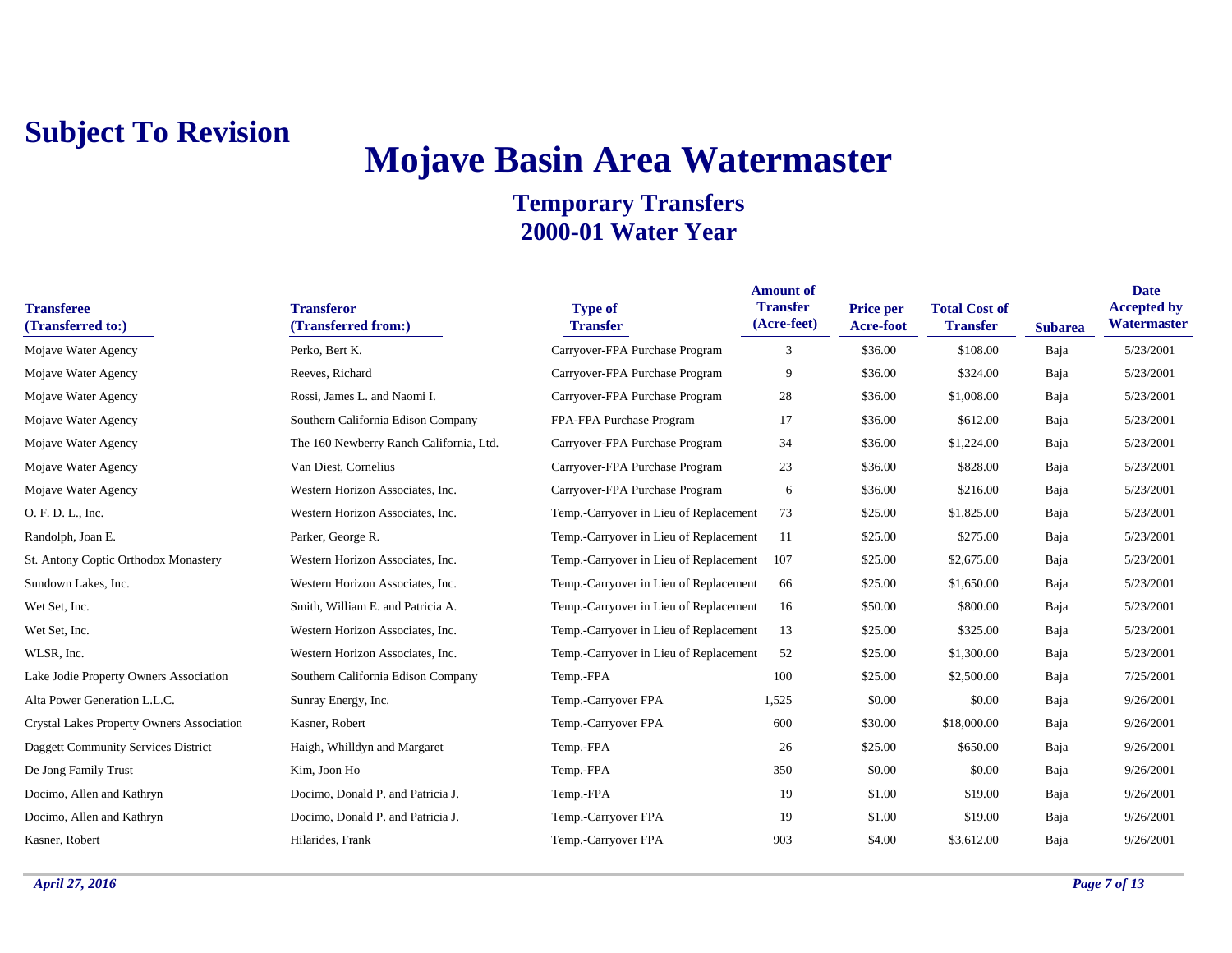

## **Mojave Basin Area Watermaster**

| <b>Transferee</b><br>(Transferred to:)      | <b>Transferor</b><br>(Transferred from:) | <b>Type of</b><br><b>Transfer</b> | <b>Amount of</b><br><b>Transfer</b><br>(Acre-feet) | <b>Price per</b><br>Acre-foot | <b>Total Cost of</b><br><b>Transfer</b> | <b>Subarea</b> | <b>Date</b><br><b>Accepted by</b><br>Watermaster |
|---------------------------------------------|------------------------------------------|-----------------------------------|----------------------------------------------------|-------------------------------|-----------------------------------------|----------------|--------------------------------------------------|
| Levine, Leslie, Dr.                         | Harter, Joe and Sue                      | Temp.-Carryover FPA               | 350                                                | \$0.00                        | \$0.00                                  | Baja           | 9/26/2001                                        |
| San Bernardino Co Barstow - Daggett Airport | Dick Van Dam Dairy                       | Temp.-Carryover FPA               | 135                                                | \$5.00                        | \$675.00                                | Baja           | 9/26/2001                                        |
| Triple H Partnership                        | Arguelles, Alfredo                       | Temp.-Carryover FPA               | 100                                                | \$30.00                       | \$3,000.00                              | Baja           | 9/26/2001                                        |
|                                             |                                          | Baja Subtotal (47)                | 9,761                                              |                               | \$95,039.00                             |                |                                                  |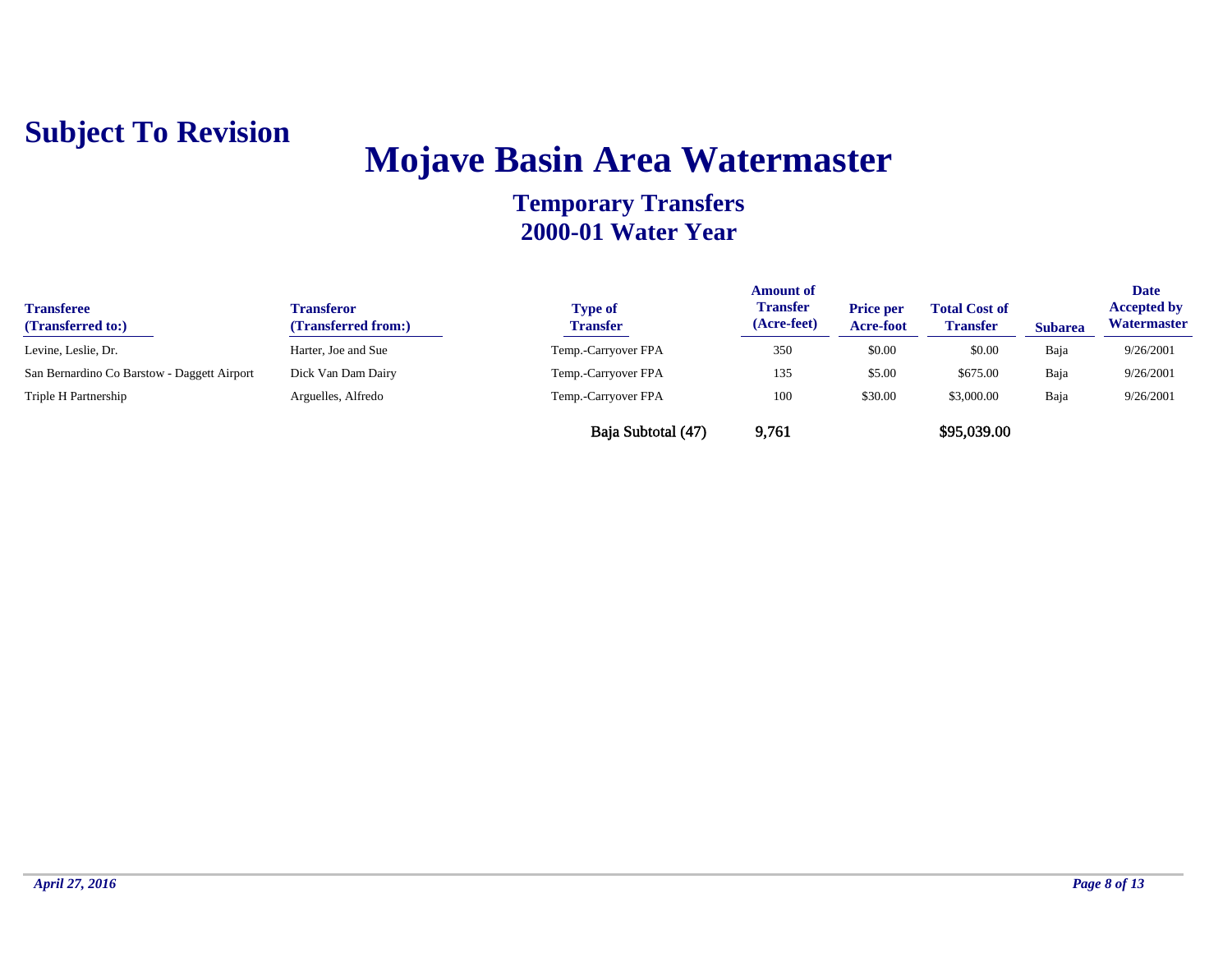## **Mojave Basin Area Watermaster**

| <b>Transferee</b><br>(Transferred to:)                      | <b>Transferor</b><br>(Transferred from:) | <b>Type of</b><br><b>Transfer</b> | <b>Amount of</b><br><b>Transfer</b><br>(Acre-feet) | <b>Price per</b><br>Acre-foot | <b>Total Cost of</b><br><b>Transfer</b> | <b>Subarea</b> | <b>Date</b><br><b>Accepted by</b><br>Watermaster |
|-------------------------------------------------------------|------------------------------------------|-----------------------------------|----------------------------------------------------|-------------------------------|-----------------------------------------|----------------|--------------------------------------------------|
| Agcon, Inc.                                                 | Gabrych, Eugene                          | Temp.-Carryover in Lieu of Makeup | 16                                                 | \$60.00                       | \$960.00                                | C/A            | 5/23/2001                                        |
| Apple Valley Country Club                                   | Gabrych, Eugene                          | Temp.-Carryover in Lieu of Makeup | 24                                                 | \$60.00                       | \$1,440.00                              | C/A            | 5/23/2001                                        |
| Apple Valley Heights County Water District                  | Hill, Melvin                             | Temp.-Carryover in Lieu of Makeup | 13                                                 | \$60.00                       | \$780.00                                | C/A            | 5/23/2001                                        |
| Apple Valley Ranchos Water Company                          | Hill, Melvin                             | Temp.-Carryover in Lieu of Makeup | 1,272                                              | \$60.00                       | \$76,320.00                             | C/A            | 5/23/2001                                        |
| Apple Valley Ranchos Water Company (Jess Ranch WCI); Melvin |                                          | Temp.-Carryover in Lieu of Makeup | 127                                                | \$60.00                       | \$7,620.00                              | C/A            | 5/23/2001                                        |
| CDFG - Mojave Narrows Regional Park                         | Southern California Water Company        | Temp.-Carryover in Lieu of Makeup | 90                                                 | \$0.00                        | \$0.00                                  | C/A            | 5/23/2001                                        |
| Dolch, Robert and Judy                                      | Soppeland, Wayne                         | Temp.-Carryover in Lieu of Makeup | 8                                                  | \$60.00                       | \$480.00                                | C/A            | 5/23/2001                                        |
| Fisher, Jerome                                              | Howard, Norman N.                        | Temp.-Carryover in Lieu of Makeup | 34                                                 | \$60.00                       | \$2,040.00                              | C/A            | 5/23/2001                                        |
| Hamilton Trust, Don and Ruth M.                             | Soppeland, Wayne                         | Temp.-Carryover in Lieu of Makeup | 4                                                  | \$60.00                       | \$240.00                                | C/A            | 5/23/2001                                        |
| Hamilton, et al.                                            | Soppeland, Wayne                         | Temp.-Carryover in Lieu of Makeup | 9                                                  | \$60.00                       | \$540.00                                | C/A            | 5/23/2001                                        |
| Hesperia Golf And Country Club                              | Rozell, James Robert                     | Temp.-Carryover in Lieu of Makeup | 48                                                 | \$60.00                       | \$2,880.00                              | C/A            | 5/23/2001                                        |
| Hesperia Water District                                     | Aguayo, Jeanette L.                      | Temp.-Carryover in Lieu of Makeup | 170                                                | \$60.00                       | \$10,200.00                             | C/A            | 5/23/2001                                        |
| Hesperia Water District                                     | Brommer, Marvin                          | Temp.-Carryover in Lieu of Makeup | 239                                                | \$61.05                       | \$14,590.95                             | C/A            | 5/23/2001                                        |
| Hesperia Water District                                     | Gesiriech, Wayne D.                      | Temp.-Carryover in Lieu of Makeup | 3                                                  | \$55.00                       | \$165.00                                | C/A            | 5/23/2001                                        |
| Hesperia Water District                                     | Jones, Kenneth and Joette                | Temp.-Carryover in Lieu of Makeup | 50                                                 | \$60.00                       | \$3,000.00                              | C/A            | 5/23/2001                                        |
| Hesperia Water District                                     | Jordan, Raymond                          | Temp.-Carryover in Lieu of Makeup | 300                                                | \$60.00                       | \$18,000.00                             | C/A            | 5/23/2001                                        |
| Hesperia Water District                                     | Rees, Michael J. and Sue A.              | Temp.-Carryover in Lieu of Makeup | 85                                                 | \$60.00                       | \$5,100.00                              | C/A            | 5/23/2001                                        |
| Kemper Campbell Ranch                                       | Soppeland, Wayne                         | Temp.-Carryover in Lieu of Makeup | 27                                                 | \$60.00                       | \$1,620.00                              | C/A            | 5/23/2001                                        |
| Luckey, Manley J.                                           | Gaines, Jack and Mary                    | Temp.-Carryover in Lieu of Makeup | 29                                                 | \$60.00                       | \$1,740.00                              | C/A            | 5/23/2001                                        |
| Mariana Ranchos County Water District                       | Soppeland, Wayne                         | Temp.-Carryover in Lieu of Makeup | 21                                                 | \$60.00                       | \$1,260.00                              | C/A            | 5/23/2001                                        |
| Pettis Family Trust                                         | Soppeland, Wayne                         | Temp.-Carryover in Lieu of Makeup | $\overline{7}$                                     | \$60.00                       | \$420.00                                | C/A            | 5/23/2001                                        |
| Rancho Las Flores Ltd. Partnership                          | Howard, Norman N.                        | Temp.-Carryover in Lieu of Makeup | 33                                                 | \$60.00                       | \$1,980.00                              | C/A            | 5/23/2001                                        |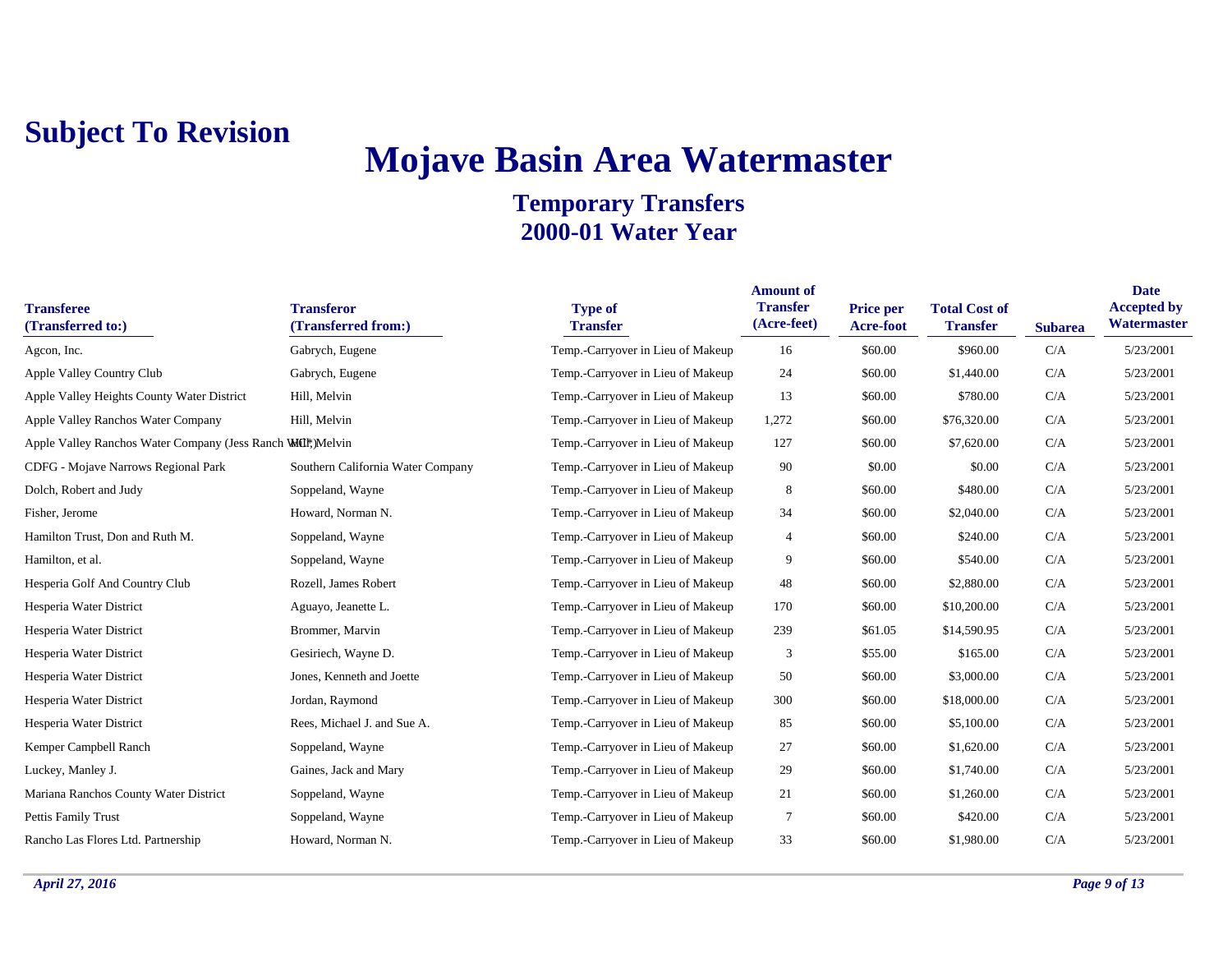## **Mojave Basin Area Watermaster**

| <b>Transferee</b><br>(Transferred to:)      | <b>Transferor</b><br>(Transferred from:) | <b>Type of</b><br><b>Transfer</b> | <b>Amount of</b><br><b>Transfer</b><br>(Acre-feet) | <b>Price per</b><br>Acre-foot | <b>Total Cost of</b><br><b>Transfer</b> | <b>Subarea</b> | <b>Date</b><br><b>Accepted by</b><br>Watermaster |
|---------------------------------------------|------------------------------------------|-----------------------------------|----------------------------------------------------|-------------------------------|-----------------------------------------|----------------|--------------------------------------------------|
| Riverside Cement Company - Oro Grande Plant | Yang, Young Mo                           | Temp.-Carryover in Lieu of Makeup | 240                                                | \$60.00                       | \$14,400.00                             | C/A            | 5/23/2001                                        |
| Rudman, Robert T.                           | Soppeland, Wayne                         | Temp.-Carryover in Lieu of Makeup | 18                                                 | \$60.00                       | \$1,080.00                              | C/A            | 5/23/2001                                        |
| San Bernardino County Service Area 42       | Soppeland, Wayne                         | Temp.-Carryover in Lieu of Makeup | 14                                                 | \$60.00                       | \$840.00                                | C/A            | 5/23/2001                                        |
| San Bernardino County Service Area 64       | McCollum, Charles L.                     | Temp.-Carryover in Lieu of Makeup | 266                                                | \$60.00                       | \$15,960.00                             | C/A            | 5/23/2001                                        |
| San Bernardino County Service Area 70C      | Van Dam, Eldert and Susan                | Temp.-Carryover in Lieu of Makeup | 163                                                | \$60.00                       | \$9,780.00                              | C/A            | 5/23/2001                                        |
| San Bernardino County Service Area 70J      | Kasner Family Limited Partnership        | Temp.-Carryover in Lieu of Makeup | 70                                                 | \$60.00                       | \$4,200.00                              | C/A            | 5/23/2001                                        |
| San Bernardino County Service Area 70L      | Kasner Family Limited Partnership        | Temp.-Carryover in Lieu of Makeup | 25                                                 | \$60.00                       | \$1,500.00                              | C/A            | 5/23/2001                                        |
| <b>Silver Lakes Association</b>             | Van Dam, Eldert and Susan                | Temp.-Carryover in Lieu of Makeup | 338                                                | \$60.00                       | \$20,280.00                             | C/A            | 5/23/2001                                        |
| Son of Caduceus                             | Rios, Mariano V.                         | Temp.-Carryover in Lieu of Makeup | 69                                                 | \$60.00                       | \$4,140.00                              | C/A            | 5/23/2001                                        |
| Southdown California Cement, L.L.C.         | Southern California Water Company        | Temp.-Carryover in Lieu of Makeup | 106                                                | \$55.00                       | \$5,830.00                              | C/A            | 5/23/2001                                        |
| Southern California Water Company           | Southern California Water Company        | Temp.-Carryover in Lieu of Makeup | 75                                                 | \$0.00                        | \$0.00                                  | C/A            | 5/23/2001                                        |
| Spring Valley Lake Association              | Gabrych, Eugene                          | Temp.-Carryover in Lieu of Makeup | 225                                                | \$60.00                       | \$13,500.00                             | C/A            | 5/23/2001                                        |
| Spring Valley Lake Country Club             | Van Dam, Eldert and Susan                | Temp.-Carryover in Lieu of Makeup | 32                                                 | \$60.00                       | \$1,920.00                              | C/A            | 5/23/2001                                        |
| Thrasher, Gary                              | King, Genevieve E.                       | Temp.-Carryover in Lieu of Makeup | 17                                                 | \$60.00                       | \$1,020.00                              | C/A            | 5/23/2001                                        |
| Thunderbird County Water District           | Meyers, Lonnie                           | Temp.-Carryover in Lieu of Makeup | 9                                                  | \$60.00                       | \$540.00                                | C/A            | 5/23/2001                                        |
| Van Leeuwen Family Trust                    | Soppeland, Wayne                         | Temp.-Carryover in Lieu of Makeup | $\overline{4}$                                     | \$60.00                       | \$240.00                                | C/A            | 5/23/2001                                        |
| Victor Valley Community College District    | Yang, Young Mo                           | Temp.-Carryover in Lieu of Makeup | 17                                                 | \$60.00                       | \$1,020.00                              | C/A            | 5/23/2001                                        |
| Victor Valley Water District                | Brommer, Marvin                          | Temp.-Carryover in Lieu of Makeup | 50                                                 | \$55.00                       | \$2,750.00                              | C/A            | 5/23/2001                                        |
| Victor Valley Water District                | Gabrych, Eugene                          | Temp.-Carryover in Lieu of Makeup | 106                                                | \$55.00                       | \$5,830.00                              | C/A            | 5/23/2001                                        |
| Victor Valley Water District                | Gesiriech, Wayne D.                      | Temp.-Carryover in Lieu of Makeup | 72                                                 | \$55.00                       | \$3,960.00                              | C/A            | 5/23/2001                                        |
| Victor Valley Water District                | Hare, Thomas R. and Helen P.             | Temp.-FPA in Lieu of Makeup       | 43                                                 | \$55.00                       | \$2,365.00                              | C/A            | 5/23/2001                                        |
| Victor Valley Water District                | Southern California Water Company        | Temp.-Carryover in Lieu of Makeup | 1.000                                              | \$55.00                       | \$55,000.00                             | C/A            | 5/23/2001                                        |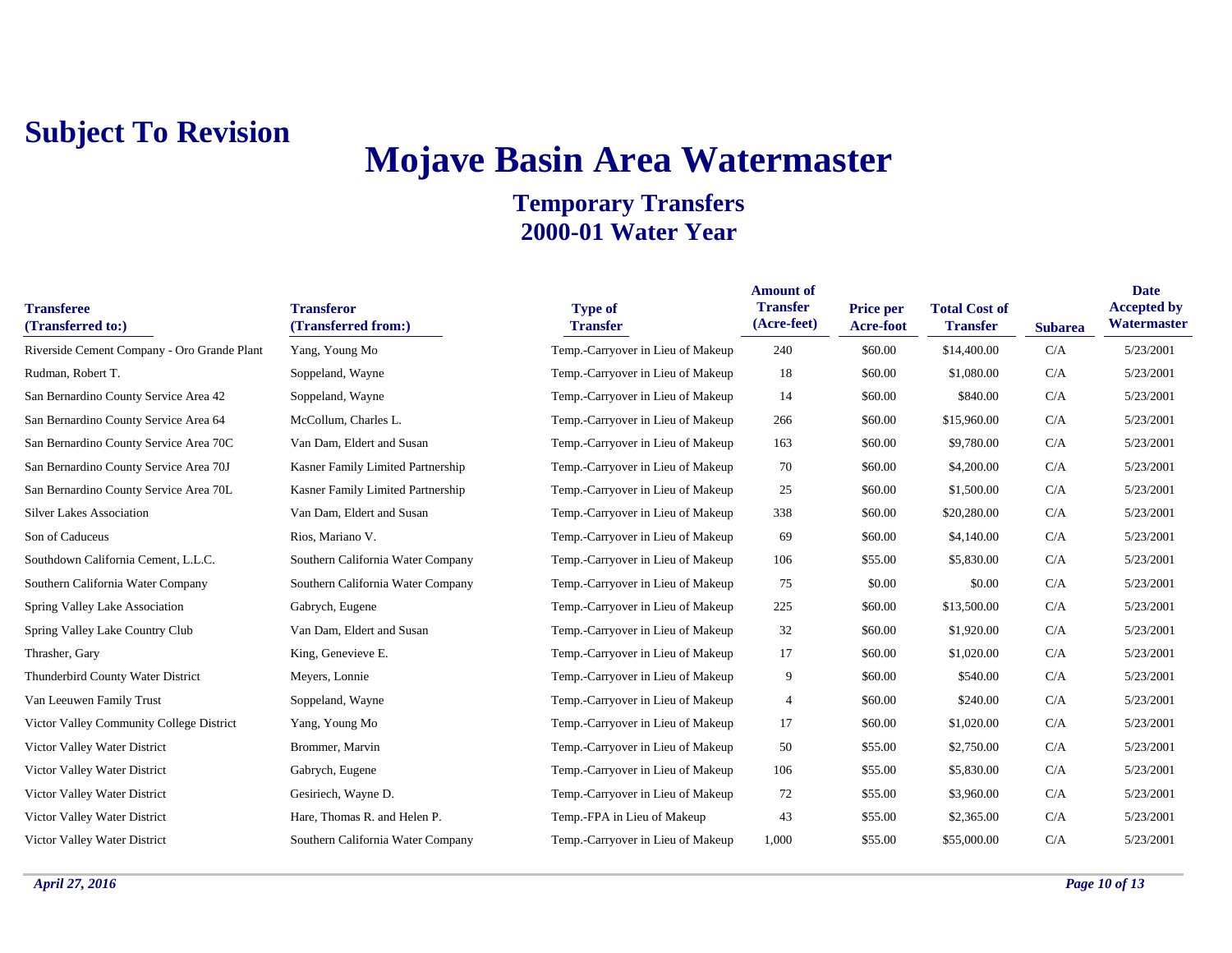## **Mojave Basin Area Watermaster**

| <b>Transferee</b><br>(Transferred to:) | <b>Transferor</b><br>(Transferred from:)   | <b>Type of</b><br><b>Transfer</b>      | <b>Amount of</b><br><b>Transfer</b><br>(Acre-feet) | <b>Price per</b><br><b>Acre-foot</b> | <b>Total Cost of</b><br><b>Transfer</b> | <b>Subarea</b> | Date<br><b>Accepted by</b><br>Watermaster |
|----------------------------------------|--------------------------------------------|----------------------------------------|----------------------------------------------------|--------------------------------------|-----------------------------------------|----------------|-------------------------------------------|
| Victor Valley Water District           | Yang, Young Mo                             | Temp.-Carryover in Lieu of Makeup      | 40                                                 | \$55.00                              | \$2,200.00                              | C/A            | 5/23/2001                                 |
| Victorville, City Of                   | Gabrych, Eugene                            | Temp.-Carryover in Lieu of Makeup      | 52                                                 | \$60.00                              | \$3,120.00                              | C/A            | 5/23/2001                                 |
| Wackeen, Caesar                        | King, Genevieve E.                         | Temp.-Carryover in Lieu of Makeup      | 38                                                 | \$60.00                              | \$2,280.00                              | C/A            | 5/23/2001                                 |
| West, Jimmie E. and Nancy D.           | Soppeland, Wayne                           | Temp.-Carryover in Lieu of Makeup      | 11                                                 | \$60.00                              | \$660.00                                | C/A            | 5/23/2001                                 |
|                                        |                                            | $C/A$ Subtotal $(48)$                  | 5,709                                              |                                      | \$325,790.95                            |                |                                           |
| Bar-Len Mutual Water Company           | Soppeland, Wayne                           | Temp.-Carryover in Lieu of Replacement | 27                                                 | \$60.00                              | \$1,620.00                              | Centro         | 5/23/2001                                 |
| Hi Desert Mutual Water Company         | Soppeland, Wayne                           | Temp.-Carryover in Lieu of Replacement | 5                                                  | \$60.00                              | \$300.00                                | Centro         | 5/23/2001                                 |
| Service Rock Products Corporation      | Soppeland, Wayne                           | Temp.-Carryover in Lieu of Replacement | 354                                                | \$60.00                              | \$21,240.00                             | Centro         | 5/23/2001                                 |
| Harmsen, James and Ruth Ann            | Soppeland, Wayne                           | Temp.-Carryover FPA                    | 100                                                | \$0.00                               | \$0.00                                  | Centro         | 7/25/2001                                 |
| Ykema Trust                            | Hanify, Michael D., dba - White Bear Ranch | Temp.-Carryover FPA                    | 122                                                | \$0.00                               | \$0.00                                  | Centro         | 7/25/2001                                 |
| Harmsen, James and Ruth Ann            | Ramirez, Jaime and Alicia                  | Temp.-Carryover FPA                    | 55                                                 | \$20.00                              | \$1,100.00                              | Centro         | 9/26/2001                                 |
|                                        |                                            | Centro Subtotal (6)                    | 663                                                |                                      | \$24,260.00                             |                |                                           |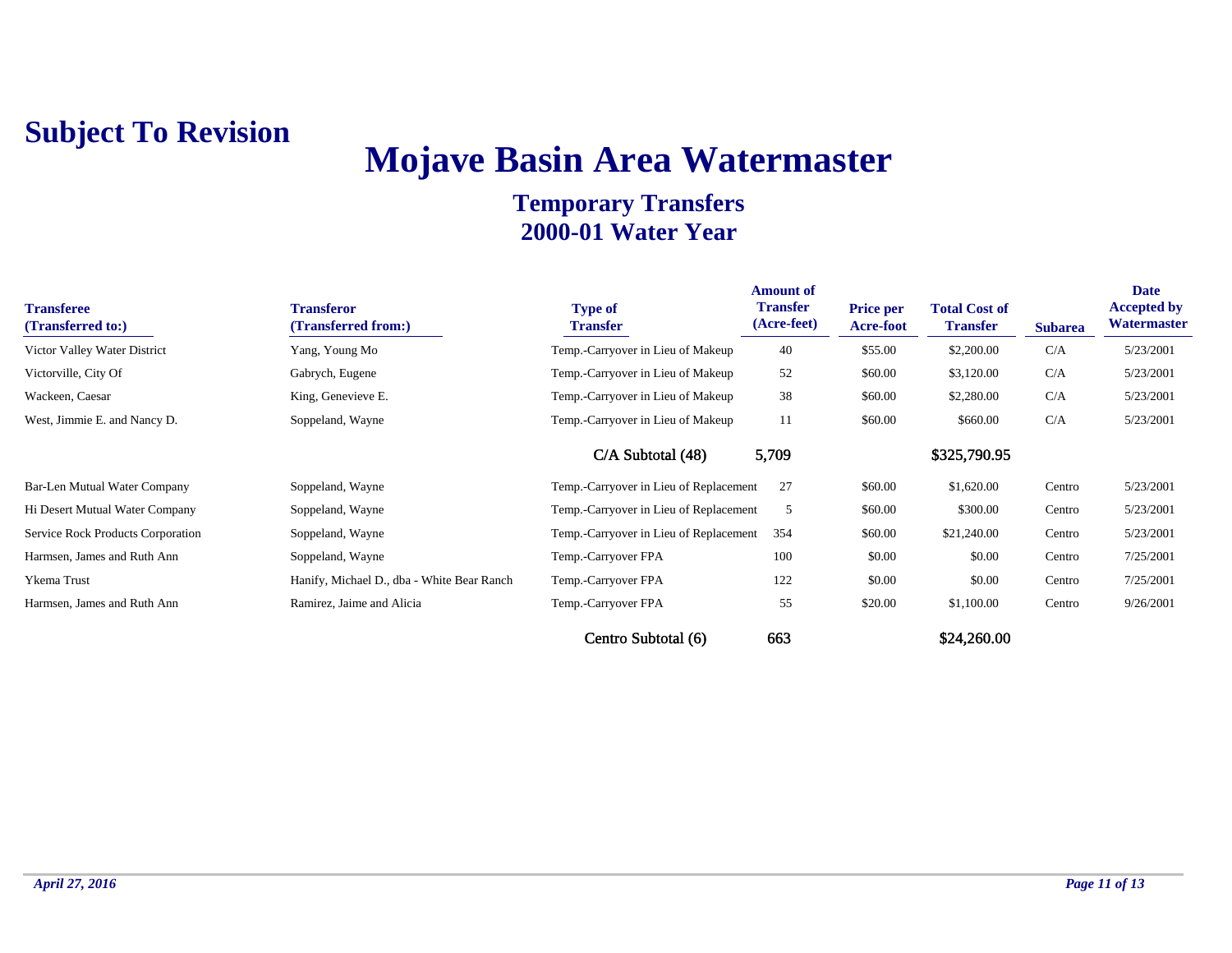## **Mojave Basin Area Watermaster**

#### **Temporary Transfers 2000-01 Water Year**

| <b>Transferee</b><br>(Transferred to:) | <b>Transferor</b><br>(Transferred from:) | <b>Type of</b><br><b>Transfer</b>      | <b>Amount of</b><br><b>Transfer</b><br>(Acre-feet) | <b>Price per</b><br><b>Acre-foot</b> | <b>Total Cost of</b><br><b>Transfer</b> | <b>Subarea</b> | Date<br><b>Accepted by</b><br>Watermaster |
|----------------------------------------|------------------------------------------|----------------------------------------|----------------------------------------------------|--------------------------------------|-----------------------------------------|----------------|-------------------------------------------|
| Juniper Riviera County Water District  | Mitsubishi Cement Corporation            | Temp.-Carryover FPA                    | 30                                                 | \$5.00                               | \$150.00                                | Este           | 4/25/2001                                 |
| Lucerne Valley Mutual Water Company    | Mitsubishi Cement Corporation            | Temp.-Carryover FPA                    | 20                                                 | \$5.00                               | \$100.00                                | Este           | 4/25/2001                                 |
| Lucerne Vista Mutual Water Company     | Mitsubishi Cement Corporation            | Temp.-Carryover FPA                    |                                                    | \$5.00                               | \$20.00                                 | Este           | 4/25/2001                                 |
| Reed, Mike                             | Mitsubishi Cement Corporation            | Temp.-Carryover FPA                    | 29                                                 | \$5.00                               | \$145.00                                | Este           | 4/25/2001                                 |
| San Bernardino County Service Area 29  | Mitsubishi Cement Corporation            | Temp.-Carryover FPA                    | 25                                                 | \$5.00                               | \$125.00                                | Este           | 4/25/2001                                 |
| Specialty Minerals, Inc.               | Seals, Elizabeth A.                      | Temp.-Carryover FPA                    | 24                                                 | \$5.00                               | \$120.00                                | Este           | 4/25/2001                                 |
| Juniper Riviera County Water District  | Mitsubishi Cement Corporation            | Temp.-Carryover in Lieu of Replacement | $\overline{2}$                                     | \$5.00                               | \$10.00                                 | Este           | 5/23/2001                                 |
| Mojave Water Agency                    | Bell, Chuck                              | Carryover-FPA Purchase Program         | 29                                                 | \$36.00                              | \$1,044.00                              | Este           | 5/23/2001                                 |
| Mojave Water Agency                    | Pettigrew, Dan                           | Carryover-FPA Purchase Program         | 78                                                 | \$36.00                              | \$2,808.00                              | Este           | 5/23/2001                                 |
| Mojave Water Agency                    | Pettigrew, Howard L.                     | Carryover-FPA Purchase Program         | 91                                                 | \$36.00                              | \$3,276.00                              | Este           | 5/23/2001                                 |
| Mojave Water Agency                    | Stringer, Edward and Sandra              | Carryover-FPA Purchase Program         | 29                                                 | \$36.00                              | \$1,044.00                              | Este           | 5/23/2001                                 |
| Specialty Minerals, Inc.               | Bell, Chuck                              | Temp.-Carryover in Lieu of Replacement | $\overline{4}$                                     | \$5.00                               | \$20.00                                 | Este           | 5/23/2001                                 |
| Weiser, Sidney and Raquel              | Frederick Trust, Kenneth A.              | Temp.-Carryover in Lieu of Replacement | 39                                                 | \$5.00                               | \$195.00                                | Este           | 5/23/2001                                 |
| Weiser, Sidney and Raquel              | Frederick Trust, Kenneth A.              | Temp.-Carryover FPA                    | 81                                                 | \$5.00                               | \$405.00                                | Este           | 5/23/2001                                 |
| Burns, Bobby J. and Evelyn J.          | Pettigrew, Dan                           | Temp.-Carryover FPA                    | 100                                                | \$0.00                               | \$0.00                                  | Este           | 9/26/2001                                 |
| Hert, Scott                            | Pettigrew, Dan                           | Temp.-Carryover FPA                    | 100                                                | \$0.00                               | \$0.00                                  | Este           | 9/26/2001                                 |
|                                        |                                          |                                        |                                                    |                                      |                                         |                |                                           |

Este Subtotal (16) 685 \$9,462.00